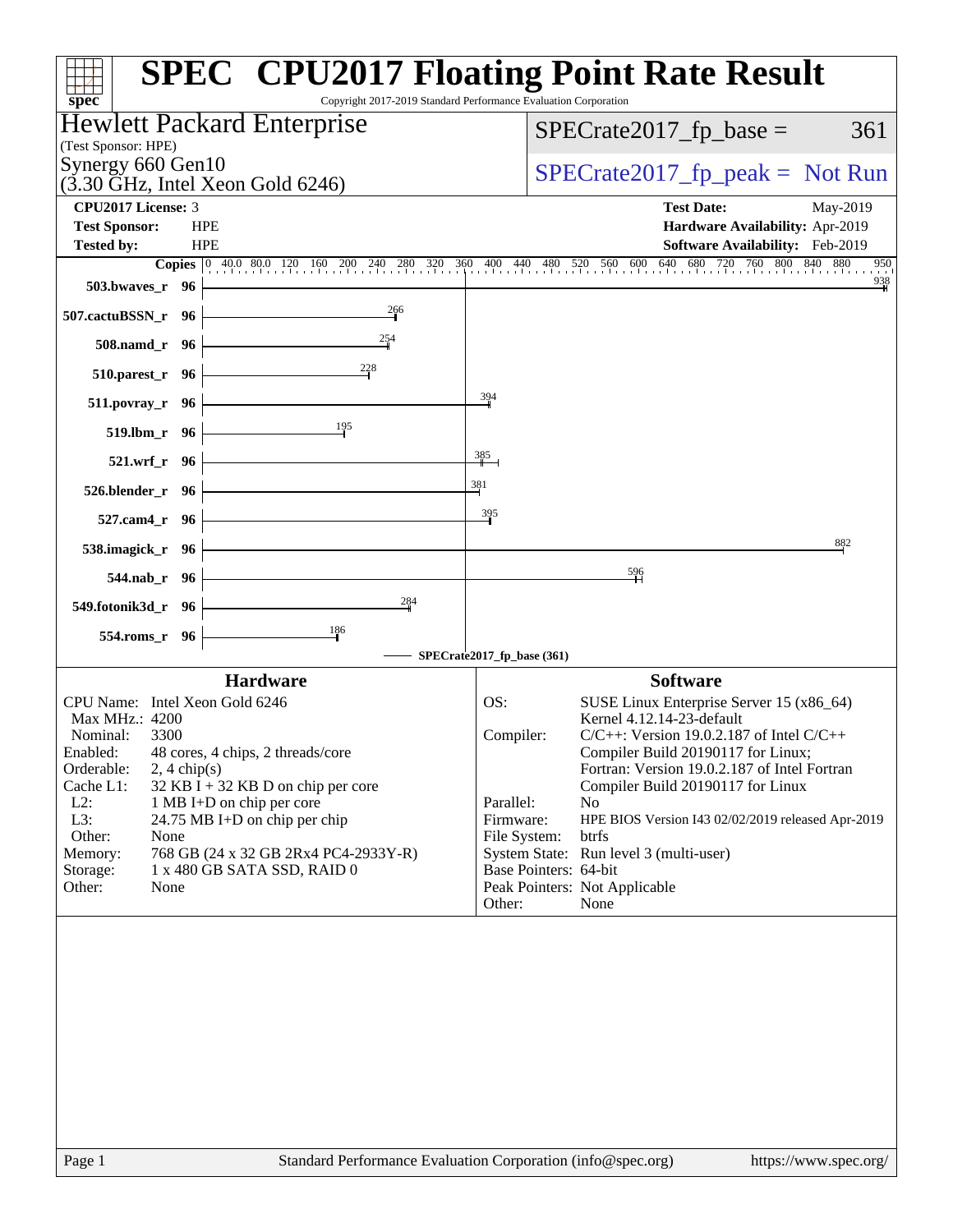#### **[SPEC CPU2017 Floating Point Rate Result](http://www.spec.org/auto/cpu2017/Docs/result-fields.html#SPECCPU2017FloatingPointRateResult) [spec](http://www.spec.org/)** Copyright 2017-2019 Standard Performance Evaluation Corporation Hewlett Packard Enterprise  $SPECTate2017<sub>fr</sub> base = 361$ (Test Sponsor: HPE) Synergy 660 Gen10<br>  $SPECrate2017_fp\_peak = Not Run$  $(3.30 \text{ GHz}, \text{Intel Xeon}$  Gold 6246) **[CPU2017 License:](http://www.spec.org/auto/cpu2017/Docs/result-fields.html#CPU2017License)** 3 **[Test Date:](http://www.spec.org/auto/cpu2017/Docs/result-fields.html#TestDate)** May-2019 **[Test Sponsor:](http://www.spec.org/auto/cpu2017/Docs/result-fields.html#TestSponsor)** HPE **[Hardware Availability:](http://www.spec.org/auto/cpu2017/Docs/result-fields.html#HardwareAvailability)** Apr-2019 **[Tested by:](http://www.spec.org/auto/cpu2017/Docs/result-fields.html#Testedby)** HPE **[Software Availability:](http://www.spec.org/auto/cpu2017/Docs/result-fields.html#SoftwareAvailability)** Feb-2019 **[Results Table](http://www.spec.org/auto/cpu2017/Docs/result-fields.html#ResultsTable) Base Peak [Benchmark](http://www.spec.org/auto/cpu2017/Docs/result-fields.html#Benchmark) [Copies](http://www.spec.org/auto/cpu2017/Docs/result-fields.html#Copies) [Seconds](http://www.spec.org/auto/cpu2017/Docs/result-fields.html#Seconds) [Ratio](http://www.spec.org/auto/cpu2017/Docs/result-fields.html#Ratio) [Seconds](http://www.spec.org/auto/cpu2017/Docs/result-fields.html#Seconds) [Ratio](http://www.spec.org/auto/cpu2017/Docs/result-fields.html#Ratio) [Seconds](http://www.spec.org/auto/cpu2017/Docs/result-fields.html#Seconds) [Ratio](http://www.spec.org/auto/cpu2017/Docs/result-fields.html#Ratio) [Copies](http://www.spec.org/auto/cpu2017/Docs/result-fields.html#Copies) [Seconds](http://www.spec.org/auto/cpu2017/Docs/result-fields.html#Seconds) [Ratio](http://www.spec.org/auto/cpu2017/Docs/result-fields.html#Ratio) [Seconds](http://www.spec.org/auto/cpu2017/Docs/result-fields.html#Seconds) [Ratio](http://www.spec.org/auto/cpu2017/Docs/result-fields.html#Ratio) [Seconds](http://www.spec.org/auto/cpu2017/Docs/result-fields.html#Seconds) [Ratio](http://www.spec.org/auto/cpu2017/Docs/result-fields.html#Ratio)** [503.bwaves\\_r](http://www.spec.org/auto/cpu2017/Docs/benchmarks/503.bwaves_r.html) 96 1027 937 **[1026](http://www.spec.org/auto/cpu2017/Docs/result-fields.html#Median) [938](http://www.spec.org/auto/cpu2017/Docs/result-fields.html#Median)** 1023 941 [507.cactuBSSN\\_r](http://www.spec.org/auto/cpu2017/Docs/benchmarks/507.cactuBSSN_r.html) 96 457 266 460 264 **[458](http://www.spec.org/auto/cpu2017/Docs/result-fields.html#Median) [266](http://www.spec.org/auto/cpu2017/Docs/result-fields.html#Median)** [508.namd\\_r](http://www.spec.org/auto/cpu2017/Docs/benchmarks/508.namd_r.html) 96 359 254 357 256 **[358](http://www.spec.org/auto/cpu2017/Docs/result-fields.html#Median) [254](http://www.spec.org/auto/cpu2017/Docs/result-fields.html#Median)** [510.parest\\_r](http://www.spec.org/auto/cpu2017/Docs/benchmarks/510.parest_r.html) 96 **[1100](http://www.spec.org/auto/cpu2017/Docs/result-fields.html#Median) [228](http://www.spec.org/auto/cpu2017/Docs/result-fields.html#Median)** 1100 228 1098 229 [511.povray\\_r](http://www.spec.org/auto/cpu2017/Docs/benchmarks/511.povray_r.html) 96 567 396 **[570](http://www.spec.org/auto/cpu2017/Docs/result-fields.html#Median) [394](http://www.spec.org/auto/cpu2017/Docs/result-fields.html#Median)** 570 393 [519.lbm\\_r](http://www.spec.org/auto/cpu2017/Docs/benchmarks/519.lbm_r.html) 96 520 195 520 194 **[520](http://www.spec.org/auto/cpu2017/Docs/result-fields.html#Median) [195](http://www.spec.org/auto/cpu2017/Docs/result-fields.html#Median)** [521.wrf\\_r](http://www.spec.org/auto/cpu2017/Docs/benchmarks/521.wrf_r.html) 96 **[558](http://www.spec.org/auto/cpu2017/Docs/result-fields.html#Median) [385](http://www.spec.org/auto/cpu2017/Docs/result-fields.html#Median)** 561 383 529 406 [526.blender\\_r](http://www.spec.org/auto/cpu2017/Docs/benchmarks/526.blender_r.html) 96 384 380 **[384](http://www.spec.org/auto/cpu2017/Docs/result-fields.html#Median) [381](http://www.spec.org/auto/cpu2017/Docs/result-fields.html#Median)** 384 381

**(Continued on next page)**

| <b>JULCACIUDDDIN I</b>                                                                                                                                                                                          | 7V. | 411         | ∠∪∪            | 400  | ∠∪4 | 450                                                                                                      | 400 |  |  |  |  |
|-----------------------------------------------------------------------------------------------------------------------------------------------------------------------------------------------------------------|-----|-------------|----------------|------|-----|----------------------------------------------------------------------------------------------------------|-----|--|--|--|--|
| $508$ .namd $r$                                                                                                                                                                                                 | 96  | 359         | 254            | 357  | 256 | 358                                                                                                      | 254 |  |  |  |  |
| 510.parest_r                                                                                                                                                                                                    | 96  | <b>1100</b> | 228            | 1100 | 228 | 1098                                                                                                     | 229 |  |  |  |  |
| $511.povray_r$                                                                                                                                                                                                  | 96  | 567         | 396            | 570  | 394 | 570                                                                                                      | 393 |  |  |  |  |
| $519.$ lbm_r                                                                                                                                                                                                    | 96  | 520         | 195            | 520  | 194 | 520                                                                                                      | 195 |  |  |  |  |
| $521$ .wrf r                                                                                                                                                                                                    | 96  | 558         | 385            | 561  | 383 | 529                                                                                                      | 406 |  |  |  |  |
| 526.blender r                                                                                                                                                                                                   | 96  | 384         | 380            | 384  | 381 | 384                                                                                                      | 381 |  |  |  |  |
| $527.cam4_r$                                                                                                                                                                                                    | 96  | 426         | 394            | 425  | 395 | 424                                                                                                      | 396 |  |  |  |  |
| 538.imagick_r                                                                                                                                                                                                   | 96  | 271         | 881            | 271  | 882 | 271                                                                                                      | 882 |  |  |  |  |
| $544$ .nab_r                                                                                                                                                                                                    | 96  | 267         | 605            | 271  | 596 | 271                                                                                                      | 596 |  |  |  |  |
| 549.fotonik3d r                                                                                                                                                                                                 | 96  | 1307        | 286            | 1319 | 284 | 1318                                                                                                     | 284 |  |  |  |  |
| $554$ .roms $_r$                                                                                                                                                                                                | 96  | 822         | 186            | 830  | 184 | 822                                                                                                      | 186 |  |  |  |  |
| $SPECrate2017$ fp base =                                                                                                                                                                                        |     |             | 361            |      |     |                                                                                                          |     |  |  |  |  |
| $SPECrate2017fr peak =$                                                                                                                                                                                         |     |             | <b>Not Run</b> |      |     |                                                                                                          |     |  |  |  |  |
|                                                                                                                                                                                                                 |     |             |                |      |     | Results appear in the order in which they were run. Bold underlined text indicates a median measurement. |     |  |  |  |  |
| <b>Submit Notes</b><br>$-$ .<br>$-1$<br>the contract of the contract of the contract of the contract of the contract of the contract of the contract of<br>$\mathbf{a}$ , and $\mathbf{a}$<br>$-1$<br>.<br>$-1$ |     |             |                |      |     |                                                                                                          |     |  |  |  |  |
|                                                                                                                                                                                                                 |     |             |                |      |     |                                                                                                          |     |  |  |  |  |

 The numactl mechanism was used to bind copies to processors. The config file option 'submit' was used to generate numactl commands to bind each copy to a specific processor. For details, please see the config file.

### **[Operating System Notes](http://www.spec.org/auto/cpu2017/Docs/result-fields.html#OperatingSystemNotes)**

 Stack size set to unlimited using "ulimit -s unlimited" Transparent Huge Pages enabled by default Prior to runcpu invocation Filesystem page cache synced and cleared with: sync; echo 3 > /proc/sys/vm/drop caches runcpu command invoked through numactl i.e.: numactl --interleave=all runcpu <etc>

### **[General Notes](http://www.spec.org/auto/cpu2017/Docs/result-fields.html#GeneralNotes)**

Environment variables set by runcpu before the start of the run: LD LIBRARY PATH = "/home/cpu2017 u2/lib/ia32:/home/cpu2017 u2/lib/intel64"

 Binaries compiled on a system with 1x Intel Core i9-7900X CPU + 32GB RAM memory using Redhat Enterprise Linux 7.5 NA: The test sponsor attests, as of date of publication, that CVE-2017-5754 (Meltdown)

Page 2 Standard Performance Evaluation Corporation [\(info@spec.org\)](mailto:info@spec.org) <https://www.spec.org/>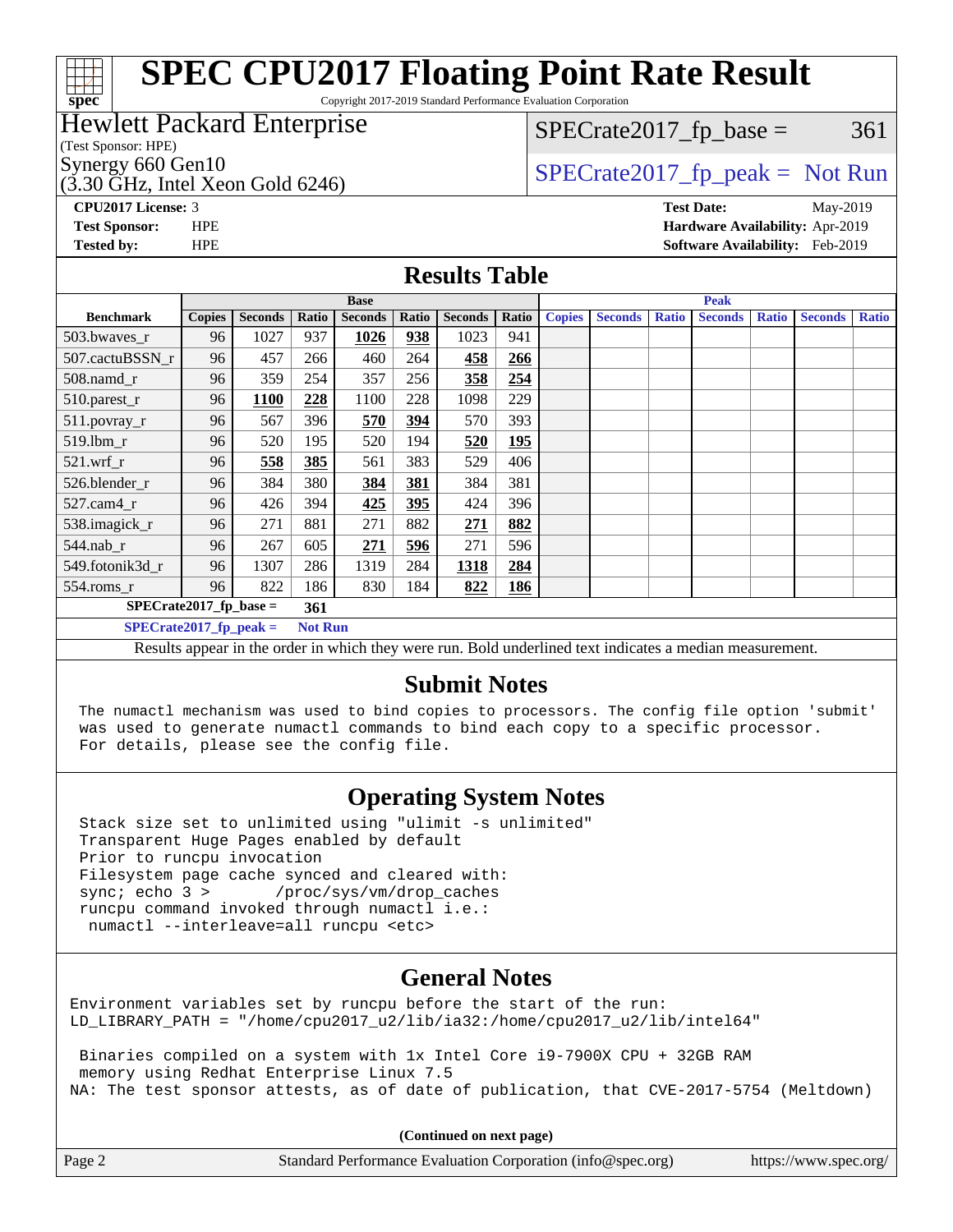# **[SPEC CPU2017 Floating Point Rate Result](http://www.spec.org/auto/cpu2017/Docs/result-fields.html#SPECCPU2017FloatingPointRateResult)**

Copyright 2017-2019 Standard Performance Evaluation Corporation

#### Hewlett Packard Enterprise

 $SPECTate2017<sub>fr</sub> base = 361$ 

### (Test Sponsor: HPE)

(3.30 GHz, Intel Xeon Gold 6246)

Synergy 660 Gen10<br>  $SPECrate2017$  fp\_peak = Not Run

**[spec](http://www.spec.org/)**

**[Tested by:](http://www.spec.org/auto/cpu2017/Docs/result-fields.html#Testedby)** HPE **[Software Availability:](http://www.spec.org/auto/cpu2017/Docs/result-fields.html#SoftwareAvailability)** Feb-2019

**[CPU2017 License:](http://www.spec.org/auto/cpu2017/Docs/result-fields.html#CPU2017License)** 3 **[Test Date:](http://www.spec.org/auto/cpu2017/Docs/result-fields.html#TestDate)** May-2019 **[Test Sponsor:](http://www.spec.org/auto/cpu2017/Docs/result-fields.html#TestSponsor)** HPE **[Hardware Availability:](http://www.spec.org/auto/cpu2017/Docs/result-fields.html#HardwareAvailability)** Apr-2019

#### **[General Notes \(Continued\)](http://www.spec.org/auto/cpu2017/Docs/result-fields.html#GeneralNotes)**

Page 3 Standard Performance Evaluation Corporation [\(info@spec.org\)](mailto:info@spec.org) <https://www.spec.org/> is mitigated in the system as tested and documented. Yes: The test sponsor attests, as of date of publication, that CVE-2017-5753 (Spectre variant 1) is mitigated in the system as tested and documented. Yes: The test sponsor attests, as of date of publication, that CVE-2017-5715 (Spectre variant 2) is mitigated in the system as tested and documented. **[Platform Notes](http://www.spec.org/auto/cpu2017/Docs/result-fields.html#PlatformNotes)** BIOS Configuration: Thermal Configuration set to Maximum Cooling Memory Patrol Scrubbing set to Disabled LLC Prefetch set to Enabled LLC Dead Line Allocation set to Disabled Enhanced Processor Performance set to Enabled Workload Profile set to General Throughput Compute Workload Profile set to Custom Energy/Performance Bias set to Balanced Performance Sysinfo program /home/cpu2017\_u2/bin/sysinfo Rev: r5974 of 2018-05-19 9bcde8f2999c33d61f64985e45859ea9 running on sy660-gen10 Fri May 31 13:14:47 2019 SUT (System Under Test) info as seen by some common utilities. For more information on this section, see <https://www.spec.org/cpu2017/Docs/config.html#sysinfo> From /proc/cpuinfo model name : Intel(R) Xeon(R) Gold 6246 CPU @ 3.30GHz 4 "physical id"s (chips) 96 "processors" cores, siblings (Caution: counting these is hw and system dependent. The following excerpts from /proc/cpuinfo might not be reliable. Use with caution.) cpu cores : 12 siblings : 24 physical 0: cores 1 2 4 8 9 10 11 16 17 19 26 27 physical 1: cores 1 2 4 8 9 10 11 16 17 19 26 27 physical 2: cores 0 2 4 8 9 10 11 17 18 19 25 27 physical 3: cores 0 2 8 9 10 11 17 18 19 24 27 From lscpu: Architecture: x86\_64 CPU op-mode(s): 32-bit, 64-bit Byte Order: Little Endian  $CPU(s):$  96 On-line CPU(s) list: 0-95 Thread(s) per core: 2 Core(s) per socket: 12 **(Continued on next page)**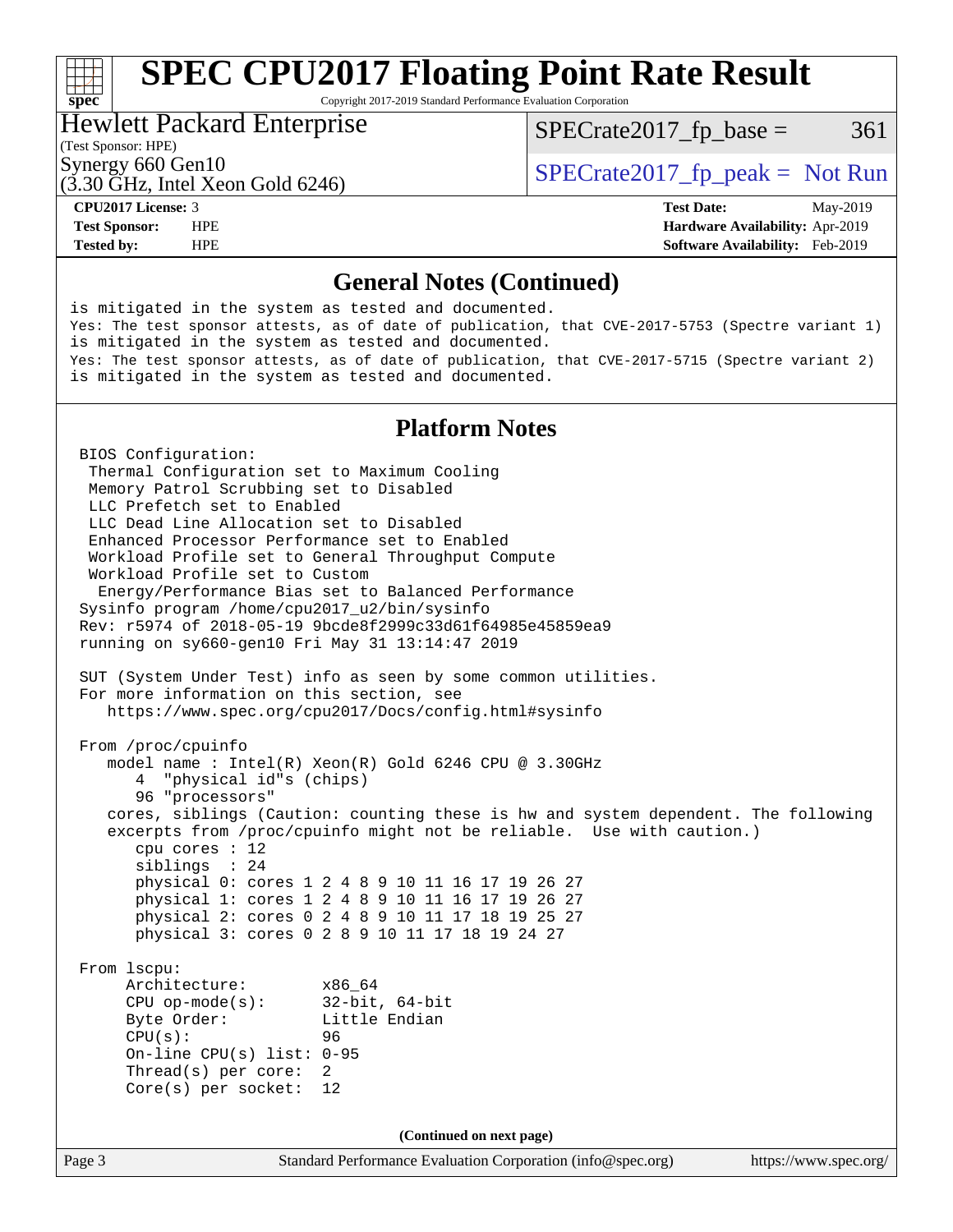# **[spec](http://www.spec.org/)**

# **[SPEC CPU2017 Floating Point Rate Result](http://www.spec.org/auto/cpu2017/Docs/result-fields.html#SPECCPU2017FloatingPointRateResult)**

Copyright 2017-2019 Standard Performance Evaluation Corporation

### Hewlett Packard Enterprise

 $SPECTate2017_fp\_base = 361$ 

(Test Sponsor: HPE)

 $(3.30 \text{ GHz}, \text{Intel Xeon Gold } 6246)$ 

Synergy 660 Gen10<br>  $\begin{array}{r} \text{SPECTate2017\_fp\_peak = Not Run} \\ \text{SPECTate2017\_fp\_peak = Not Run} \end{array}$ 

**[CPU2017 License:](http://www.spec.org/auto/cpu2017/Docs/result-fields.html#CPU2017License)** 3 **[Test Date:](http://www.spec.org/auto/cpu2017/Docs/result-fields.html#TestDate)** May-2019 **[Test Sponsor:](http://www.spec.org/auto/cpu2017/Docs/result-fields.html#TestSponsor)** HPE **[Hardware Availability:](http://www.spec.org/auto/cpu2017/Docs/result-fields.html#HardwareAvailability)** Apr-2019 **[Tested by:](http://www.spec.org/auto/cpu2017/Docs/result-fields.html#Testedby)** HPE **[Software Availability:](http://www.spec.org/auto/cpu2017/Docs/result-fields.html#SoftwareAvailability)** Feb-2019

#### **[Platform Notes \(Continued\)](http://www.spec.org/auto/cpu2017/Docs/result-fields.html#PlatformNotes)**

| Socket(s):                                   | 4                                                                                                                                                                        |
|----------------------------------------------|--------------------------------------------------------------------------------------------------------------------------------------------------------------------------|
| NUMA $node(s):$                              | 8                                                                                                                                                                        |
| Vendor ID:                                   | GenuineIntel                                                                                                                                                             |
| CPU family:                                  | 6                                                                                                                                                                        |
| Model:                                       | 85                                                                                                                                                                       |
| Model name:                                  | $Intel(R)$ Xeon $(R)$ Gold 6246 CPU @ 3.30GHz                                                                                                                            |
| Stepping:                                    | 7                                                                                                                                                                        |
| CPU MHz:                                     | 3300.000                                                                                                                                                                 |
| BogoMIPS:                                    | 6600.00                                                                                                                                                                  |
| Virtualization:<br>L1d cache:                | $VT - x$                                                                                                                                                                 |
|                                              | 32K                                                                                                                                                                      |
| Lli cache:<br>$L2$ cache:                    | 32K<br>1024K                                                                                                                                                             |
| L3 cache:                                    | 25344K                                                                                                                                                                   |
| NUMA $node0$ $CPU(s):$                       | $0 - 5, 48 - 53$                                                                                                                                                         |
| NUMA nodel CPU(s):                           | $6 - 11, 54 - 59$                                                                                                                                                        |
| NUMA $node2$ $CPU(s):$                       | $12 - 17,60 - 65$                                                                                                                                                        |
| NUMA $node3$ $CPU(s):$                       | $18 - 23,66 - 71$                                                                                                                                                        |
| NUMA $node4$ $CPU(s):$                       | $24 - 29, 72 - 77$                                                                                                                                                       |
| NUMA $node5$ $CPU(s):$                       | $30 - 35, 78 - 83$                                                                                                                                                       |
| NUMA node6 CPU(s):                           | 36-41,84-89                                                                                                                                                              |
| NUMA $node7$ CPU $(s)$ :                     | $42 - 47, 90 - 95$                                                                                                                                                       |
| Flaqs:                                       | fpu vme de pse tsc msr pae mce cx8 apic sep mtrr pge mca cmov                                                                                                            |
|                                              | pat pse36 clflush dts acpi mmx fxsr sse sse2 ss ht tm pbe syscall nx pdpelgb rdtscp                                                                                      |
|                                              | lm constant_tsc art arch_perfmon pebs bts rep_good nopl xtopology nonstop_tsc cpuid                                                                                      |
|                                              | aperfmperf tsc_known_freq pni pclmulqdq dtes64 monitor ds_cpl vmx smx est tm2 ssse3                                                                                      |
|                                              | sdbg fma cx16 xtpr pdcm pcid dca sse4_1 sse4_2 x2apic movbe popcnt                                                                                                       |
|                                              | tsc_deadline_timer aes xsave avx f16c rdrand lahf_lm abm 3dnowprefetch cpuid_fault                                                                                       |
|                                              | epb cat_13 cdp_13 invpcid_single intel_ppin mba tpr_shadow vnmi flexpriority ept                                                                                         |
|                                              | vpid fsgsbase tsc_adjust bmil hle avx2 smep bmi2 erms invpcid rtm cqm mpx rdt_a                                                                                          |
|                                              | avx512f avx512dq rdseed adx smap clflushopt clwb intel_pt avx512cd avx512bw avx512vl                                                                                     |
|                                              | xsaveopt xsavec xgetbvl xsaves cqm_llc cqm_occup_llc cqm_mbm_total cqm_mbm_local<br>ibpb ibrs stibp dtherm ida arat pln pts pku ospke avx512_vnni arch_capabilities ssbd |
|                                              |                                                                                                                                                                          |
| /proc/cpuinfo cache data                     |                                                                                                                                                                          |
| cache size $: 25344$ KB                      |                                                                                                                                                                          |
|                                              |                                                                                                                                                                          |
|                                              | From numactl --hardware WARNING: a numactl 'node' might or might not correspond to a                                                                                     |
| physical chip.                               |                                                                                                                                                                          |
| $available: 8 nodes (0-7)$                   |                                                                                                                                                                          |
| node 0 cpus: 0 1 2 3 4 5 48 49 50 51 52 53   |                                                                                                                                                                          |
| node 0 size: 96278 MB                        |                                                                                                                                                                          |
| node 0 free: 95994 MB                        |                                                                                                                                                                          |
| node 1 cpus: 6 7 8 9 10 11 54 55 56 57 58 59 |                                                                                                                                                                          |
| node 1 size: 96765 MB                        |                                                                                                                                                                          |
| node 1 free: 96612 MB                        |                                                                                                                                                                          |
|                                              | node 2 cpus: 12 13 14 15 16 17 60 61 62 63 64 65                                                                                                                         |
|                                              |                                                                                                                                                                          |
|                                              | (Continued on next page)                                                                                                                                                 |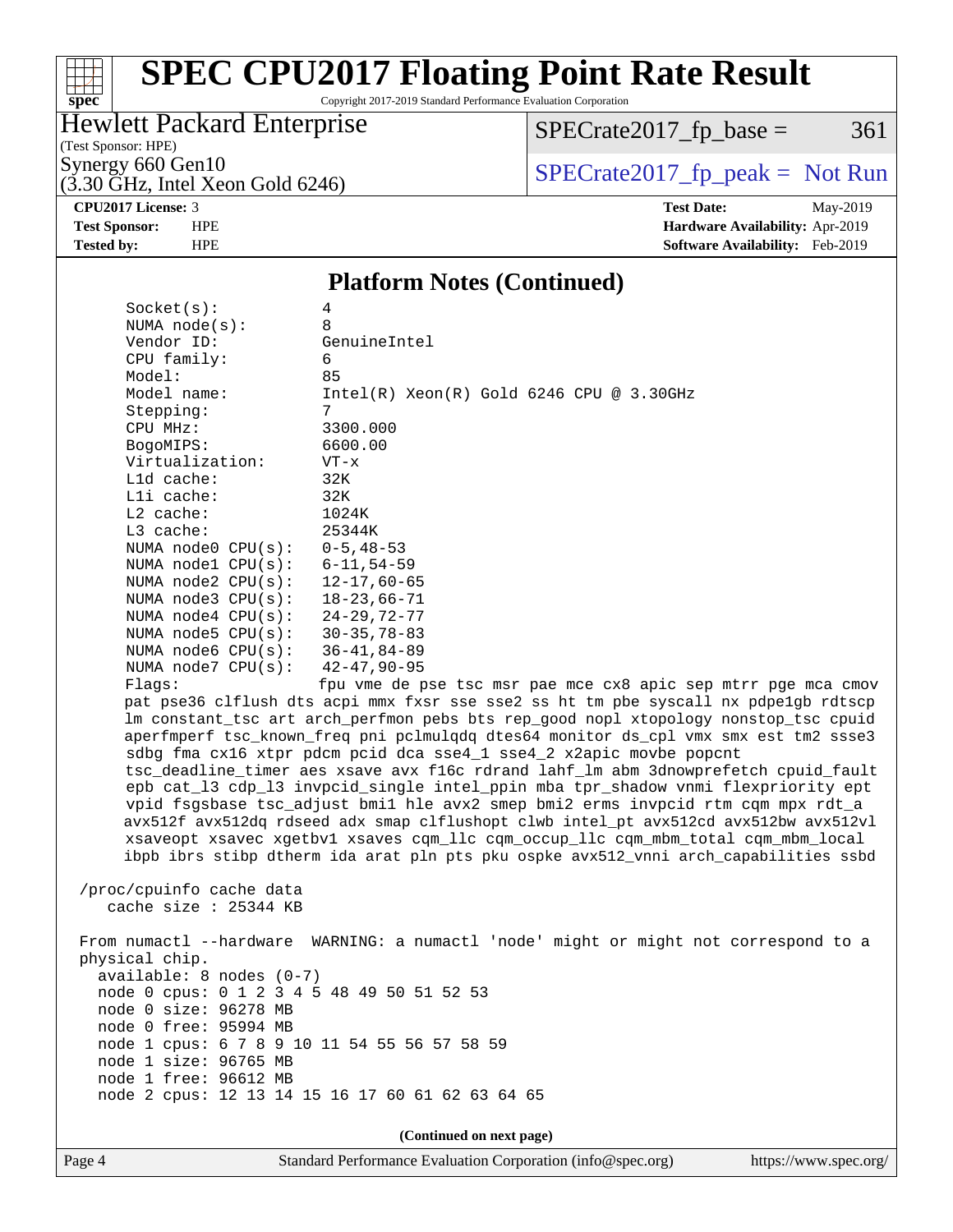# **[spec](http://www.spec.org/)**<sup>®</sup>

# **[SPEC CPU2017 Floating Point Rate Result](http://www.spec.org/auto/cpu2017/Docs/result-fields.html#SPECCPU2017FloatingPointRateResult)**

Copyright 2017-2019 Standard Performance Evaluation Corporation

### Hewlett Packard Enterprise

 $SPECTate2017<sub>fr</sub> base = 361$ 

### (Test Sponsor: HPE)

(3.30 GHz, Intel Xeon Gold 6246)

## Synergy 660 Gen10<br>  $SPECrate2017$  fp\_peak = Not Run

**[CPU2017 License:](http://www.spec.org/auto/cpu2017/Docs/result-fields.html#CPU2017License)** 3 **[Test Date:](http://www.spec.org/auto/cpu2017/Docs/result-fields.html#TestDate)** May-2019 **[Test Sponsor:](http://www.spec.org/auto/cpu2017/Docs/result-fields.html#TestSponsor)** HPE **[Hardware Availability:](http://www.spec.org/auto/cpu2017/Docs/result-fields.html#HardwareAvailability)** Apr-2019 **[Tested by:](http://www.spec.org/auto/cpu2017/Docs/result-fields.html#Testedby)** HPE **[Software Availability:](http://www.spec.org/auto/cpu2017/Docs/result-fields.html#SoftwareAvailability)** Feb-2019

#### **[Platform Notes \(Continued\)](http://www.spec.org/auto/cpu2017/Docs/result-fields.html#PlatformNotes)**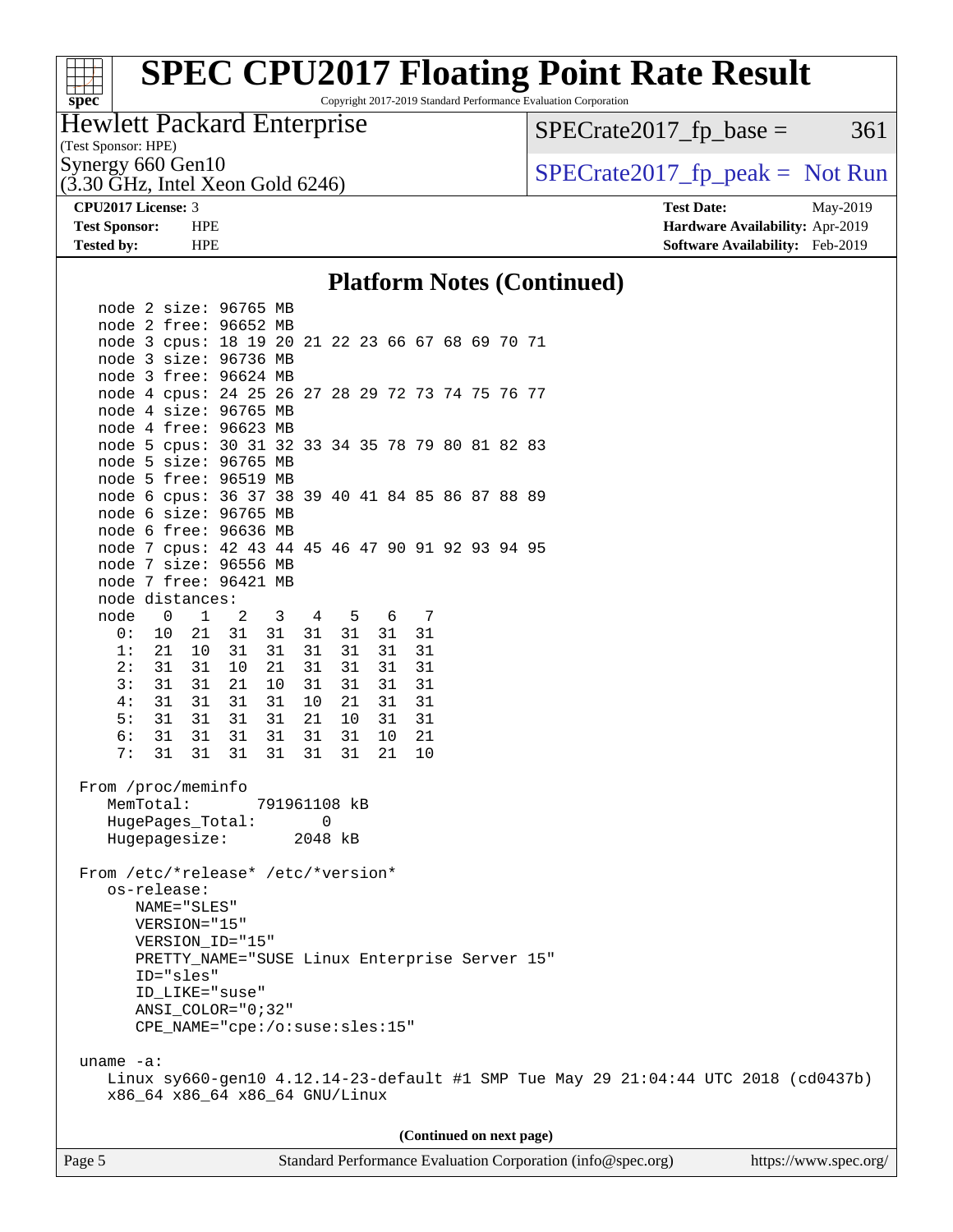#### **[SPEC CPU2017 Floating Point Rate Result](http://www.spec.org/auto/cpu2017/Docs/result-fields.html#SPECCPU2017FloatingPointRateResult)** a tim **[spec](http://www.spec.org/)** Copyright 2017-2019 Standard Performance Evaluation Corporation Hewlett Packard Enterprise  $SPECTate2017<sub>fr</sub> base = 361$

(3.30 GHz, Intel Xeon Gold 6246)

(Test Sponsor: HPE)

Synergy 660 Gen10<br>  $SPECrate2017_fp\_peak = Not Run$ 

**[CPU2017 License:](http://www.spec.org/auto/cpu2017/Docs/result-fields.html#CPU2017License)** 3 **[Test Date:](http://www.spec.org/auto/cpu2017/Docs/result-fields.html#TestDate)** May-2019 **[Test Sponsor:](http://www.spec.org/auto/cpu2017/Docs/result-fields.html#TestSponsor)** HPE **[Hardware Availability:](http://www.spec.org/auto/cpu2017/Docs/result-fields.html#HardwareAvailability)** Apr-2019 **[Tested by:](http://www.spec.org/auto/cpu2017/Docs/result-fields.html#Testedby)** HPE **[Software Availability:](http://www.spec.org/auto/cpu2017/Docs/result-fields.html#SoftwareAvailability)** Feb-2019

#### **[Platform Notes \(Continued\)](http://www.spec.org/auto/cpu2017/Docs/result-fields.html#PlatformNotes)**

Kernel self-reported vulnerability status:

 CVE-2017-5754 (Meltdown): Not affected CVE-2017-5753 (Spectre variant 1): Mitigation: \_\_user pointer sanitization CVE-2017-5715 (Spectre variant 2): Mitigation: Indirect Branch Restricted Speculation, IBPB, IBRS\_FW

run-level 3 May 31 13:14

 SPEC is set to: /home/cpu2017\_u2 Filesystem Type Size Used Avail Use% Mounted on /dev/sdb2 btrfs 445G 115G 330G 26% /home

 Additional information from dmidecode follows. WARNING: Use caution when you interpret this section. The 'dmidecode' program reads system data which is "intended to allow hardware to be accurately determined", but the intent may not be met, as there are frequent changes to hardware, firmware, and the "DMTF SMBIOS" standard. BIOS HPE I43 02/02/2019 Memory: 24x UNKNOWN NOT AVAILABLE

24x UNKNOWN NOT AVAILABLE 32 GB 2 rank 2933

(End of data from sysinfo program)

#### **[Compiler Version Notes](http://www.spec.org/auto/cpu2017/Docs/result-fields.html#CompilerVersionNotes)**

| Page 6 | Standard Performance Evaluation Corporation (info@spec.org)                                                                                                                                                           | https://www.spec.org/ |
|--------|-----------------------------------------------------------------------------------------------------------------------------------------------------------------------------------------------------------------------|-----------------------|
|        | (Continued on next page)                                                                                                                                                                                              |                       |
|        | CC $511.$ povray r(base) 526.blender r(base)                                                                                                                                                                          |                       |
|        | Intel(R) $C++$ Intel(R) 64 Compiler for applications running on Intel(R) 64,<br>Version 19.0.2.187 Build 20190117<br>Copyright (C) 1985-2019 Intel Corporation. All rights reserved.                                  |                       |
|        | CXXC 508. namd $r(base)$ 510. parest $r(base)$                                                                                                                                                                        |                       |
|        | Intel(R) C Intel(R) 64 Compiler for applications running on Intel(R) 64,<br>Version 19.0.2.187 Build 20190117<br>Copyright (C) 1985-2019 Intel Corporation. All rights reserved.<br>--------------------------------- |                       |
|        | CC 519.1bm $r(base)$ 538.imagick $r(base)$ 544.nab $r(base)$                                                                                                                                                          |                       |
|        |                                                                                                                                                                                                                       |                       |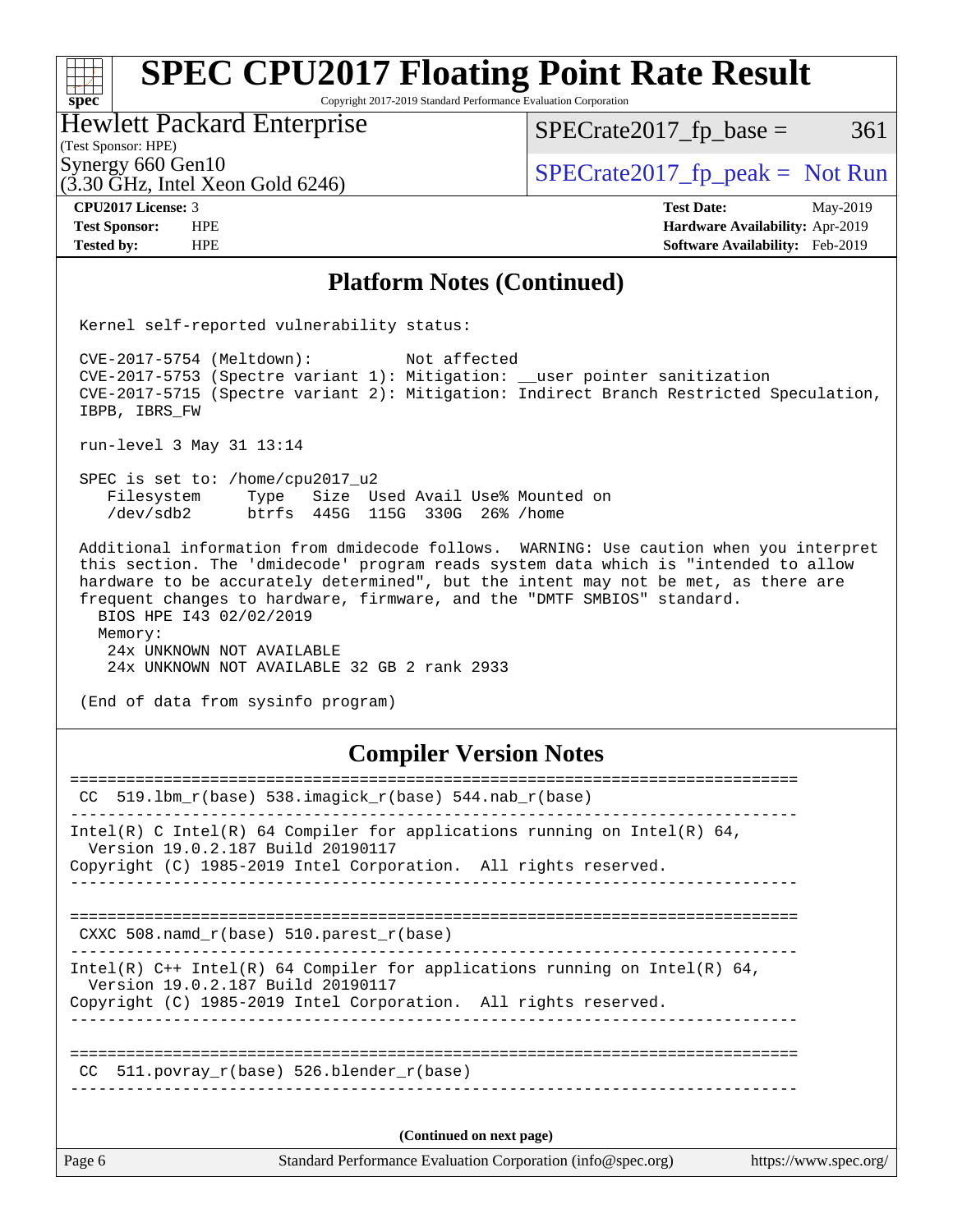# **[spec](http://www.spec.org/)**

# **[SPEC CPU2017 Floating Point Rate Result](http://www.spec.org/auto/cpu2017/Docs/result-fields.html#SPECCPU2017FloatingPointRateResult)**

Copyright 2017-2019 Standard Performance Evaluation Corporation

#### Hewlett Packard Enterprise

 $(3.30 \text{ GHz}, \text{Intel Xeon Gold } 6246)$ 

 $SPECrate2017_fp\_base = 361$ 

(Test Sponsor: HPE)

Synergy 660 Gen10<br>  $SPECrate2017_fp\_peak = Not Run$ 

**[CPU2017 License:](http://www.spec.org/auto/cpu2017/Docs/result-fields.html#CPU2017License)** 3 **[Test Date:](http://www.spec.org/auto/cpu2017/Docs/result-fields.html#TestDate)** May-2019 **[Test Sponsor:](http://www.spec.org/auto/cpu2017/Docs/result-fields.html#TestSponsor)** HPE **[Hardware Availability:](http://www.spec.org/auto/cpu2017/Docs/result-fields.html#HardwareAvailability)** Apr-2019 **[Tested by:](http://www.spec.org/auto/cpu2017/Docs/result-fields.html#Testedby)** HPE **[Software Availability:](http://www.spec.org/auto/cpu2017/Docs/result-fields.html#SoftwareAvailability)** Feb-2019

#### **[Compiler Version Notes \(Continued\)](http://www.spec.org/auto/cpu2017/Docs/result-fields.html#CompilerVersionNotes)**

| Intel(R) $C++$ Intel(R) 64 Compiler for applications running on Intel(R) 64,<br>Version 19.0.2.187 Build 20190117<br>Copyright (C) 1985-2019 Intel Corporation. All rights reserved.<br>Intel(R) C Intel(R) 64 Compiler for applications running on Intel(R) 64,<br>Version 19.0.2.187 Build 20190117 |
|-------------------------------------------------------------------------------------------------------------------------------------------------------------------------------------------------------------------------------------------------------------------------------------------------------|
| Copyright (C) 1985-2019 Intel Corporation. All rights reserved.                                                                                                                                                                                                                                       |
|                                                                                                                                                                                                                                                                                                       |
| FC 507.cactuBSSN r(base)                                                                                                                                                                                                                                                                              |
| Intel(R) $C++$ Intel(R) 64 Compiler for applications running on Intel(R) 64,<br>Version 19.0.2.187 Build 20190117                                                                                                                                                                                     |
| Copyright (C) 1985-2019 Intel Corporation. All rights reserved.<br>Intel(R) C Intel(R) 64 Compiler for applications running on Intel(R) 64,<br>Version 19.0.2.187 Build 20190117                                                                                                                      |
| Copyright (C) 1985-2019 Intel Corporation. All rights reserved.<br>$Intel(R)$ Fortran Intel(R) 64 Compiler for applications running on Intel(R)<br>64, Version 19.0.2.187 Build 20190117                                                                                                              |
| Copyright (C) 1985-2019 Intel Corporation. All rights reserved.                                                                                                                                                                                                                                       |
|                                                                                                                                                                                                                                                                                                       |
| FC 503.bwaves_r(base) 549.fotonik3d_r(base) 554.roms_r(base)                                                                                                                                                                                                                                          |
| $Intel(R)$ Fortran Intel(R) 64 Compiler for applications running on Intel(R)<br>64, Version 19.0.2.187 Build 20190117                                                                                                                                                                                 |
| Copyright (C) 1985-2019 Intel Corporation. All rights reserved.                                                                                                                                                                                                                                       |
|                                                                                                                                                                                                                                                                                                       |
| $CC$ 521.wrf_r(base) 527.cam4_r(base)                                                                                                                                                                                                                                                                 |
| $Intel(R)$ Fortran Intel(R) 64 Compiler for applications running on Intel(R)<br>64, Version 19.0.2.187 Build 20190117                                                                                                                                                                                 |
| Copyright (C) 1985-2019 Intel Corporation. All rights reserved.<br>Intel(R) C Intel(R) 64 Compiler for applications running on Intel(R) 64,<br>Version 19.0.2.187 Build 20190117                                                                                                                      |
| Copyright (C) 1985-2019 Intel Corporation. All rights reserved.                                                                                                                                                                                                                                       |
|                                                                                                                                                                                                                                                                                                       |

## **[Base Compiler Invocation](http://www.spec.org/auto/cpu2017/Docs/result-fields.html#BaseCompilerInvocation)**

[C benchmarks](http://www.spec.org/auto/cpu2017/Docs/result-fields.html#Cbenchmarks):

[icc -m64 -std=c11](http://www.spec.org/cpu2017/results/res2019q3/cpu2017-20190625-15805.flags.html#user_CCbase_intel_icc_64bit_c11_33ee0cdaae7deeeab2a9725423ba97205ce30f63b9926c2519791662299b76a0318f32ddfffdc46587804de3178b4f9328c46fa7c2b0cd779d7a61945c91cd35)

**(Continued on next page)**

Page 7 Standard Performance Evaluation Corporation [\(info@spec.org\)](mailto:info@spec.org) <https://www.spec.org/>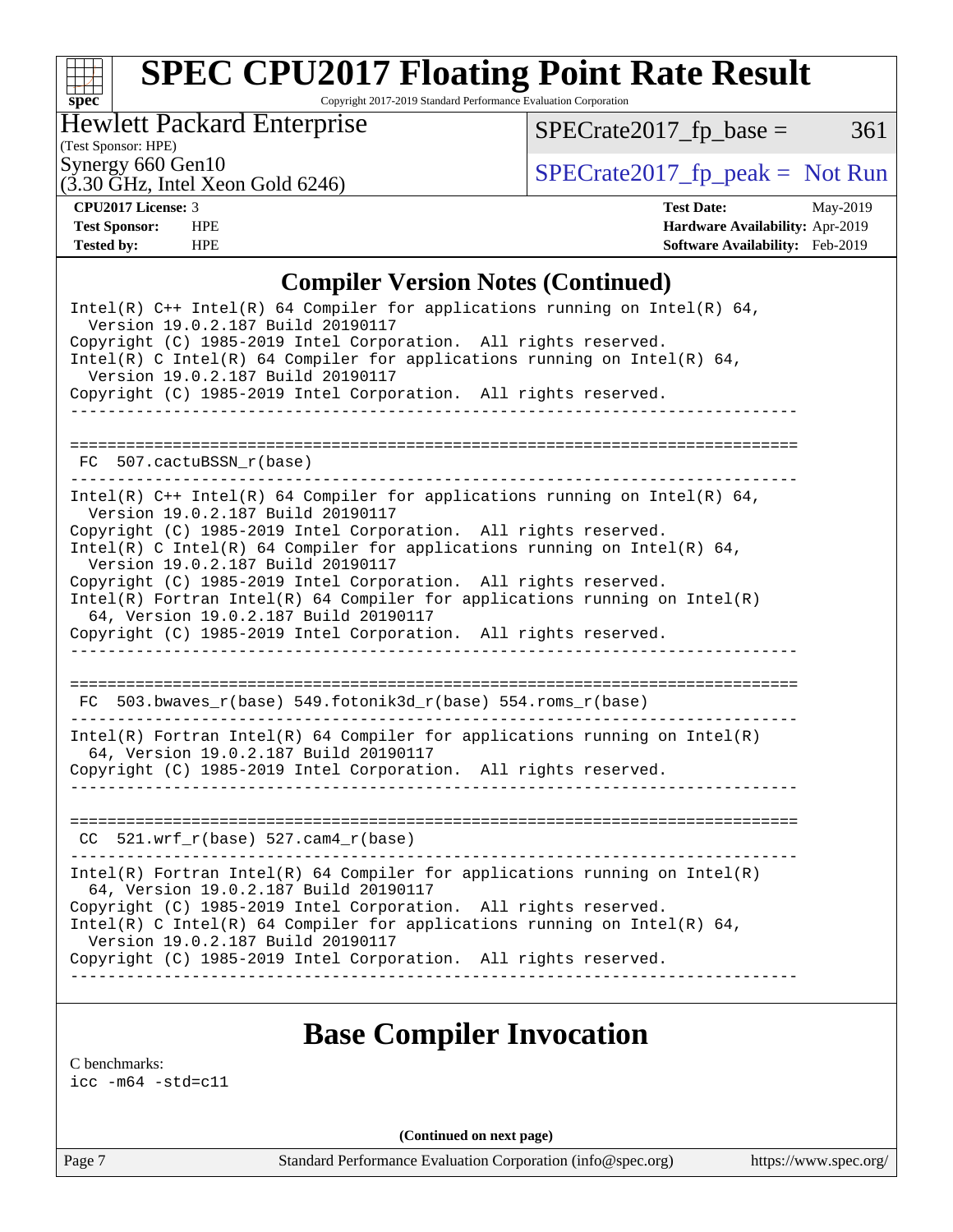

# **[SPEC CPU2017 Floating Point Rate Result](http://www.spec.org/auto/cpu2017/Docs/result-fields.html#SPECCPU2017FloatingPointRateResult)**

Copyright 2017-2019 Standard Performance Evaluation Corporation

### Hewlett Packard Enterprise

 $(3.30 \text{ GHz}, \text{Intel Xeon}$  Gold 6246)

 $SPECTate2017<sub>fr</sub> base = 361$ 

(Test Sponsor: HPE)

Synergy 660 Gen10<br>  $SPECrate2017$  fp\_peak = Not Run

**[CPU2017 License:](http://www.spec.org/auto/cpu2017/Docs/result-fields.html#CPU2017License)** 3 **[Test Date:](http://www.spec.org/auto/cpu2017/Docs/result-fields.html#TestDate)** May-2019 **[Test Sponsor:](http://www.spec.org/auto/cpu2017/Docs/result-fields.html#TestSponsor)** HPE **[Hardware Availability:](http://www.spec.org/auto/cpu2017/Docs/result-fields.html#HardwareAvailability)** Apr-2019 **[Tested by:](http://www.spec.org/auto/cpu2017/Docs/result-fields.html#Testedby)** HPE **[Software Availability:](http://www.spec.org/auto/cpu2017/Docs/result-fields.html#SoftwareAvailability)** Feb-2019

## **[Base Compiler Invocation \(Continued\)](http://www.spec.org/auto/cpu2017/Docs/result-fields.html#BaseCompilerInvocation)**

[C++ benchmarks:](http://www.spec.org/auto/cpu2017/Docs/result-fields.html#CXXbenchmarks) [icpc -m64](http://www.spec.org/cpu2017/results/res2019q3/cpu2017-20190625-15805.flags.html#user_CXXbase_intel_icpc_64bit_4ecb2543ae3f1412ef961e0650ca070fec7b7afdcd6ed48761b84423119d1bf6bdf5cad15b44d48e7256388bc77273b966e5eb805aefd121eb22e9299b2ec9d9)

[Fortran benchmarks](http://www.spec.org/auto/cpu2017/Docs/result-fields.html#Fortranbenchmarks): [ifort -m64](http://www.spec.org/cpu2017/results/res2019q3/cpu2017-20190625-15805.flags.html#user_FCbase_intel_ifort_64bit_24f2bb282fbaeffd6157abe4f878425411749daecae9a33200eee2bee2fe76f3b89351d69a8130dd5949958ce389cf37ff59a95e7a40d588e8d3a57e0c3fd751)

[Benchmarks using both Fortran and C](http://www.spec.org/auto/cpu2017/Docs/result-fields.html#BenchmarksusingbothFortranandC): [ifort -m64](http://www.spec.org/cpu2017/results/res2019q3/cpu2017-20190625-15805.flags.html#user_CC_FCbase_intel_ifort_64bit_24f2bb282fbaeffd6157abe4f878425411749daecae9a33200eee2bee2fe76f3b89351d69a8130dd5949958ce389cf37ff59a95e7a40d588e8d3a57e0c3fd751) [icc -m64 -std=c11](http://www.spec.org/cpu2017/results/res2019q3/cpu2017-20190625-15805.flags.html#user_CC_FCbase_intel_icc_64bit_c11_33ee0cdaae7deeeab2a9725423ba97205ce30f63b9926c2519791662299b76a0318f32ddfffdc46587804de3178b4f9328c46fa7c2b0cd779d7a61945c91cd35)

[Benchmarks using both C and C++](http://www.spec.org/auto/cpu2017/Docs/result-fields.html#BenchmarksusingbothCandCXX): [icpc -m64](http://www.spec.org/cpu2017/results/res2019q3/cpu2017-20190625-15805.flags.html#user_CC_CXXbase_intel_icpc_64bit_4ecb2543ae3f1412ef961e0650ca070fec7b7afdcd6ed48761b84423119d1bf6bdf5cad15b44d48e7256388bc77273b966e5eb805aefd121eb22e9299b2ec9d9) [icc -m64 -std=c11](http://www.spec.org/cpu2017/results/res2019q3/cpu2017-20190625-15805.flags.html#user_CC_CXXbase_intel_icc_64bit_c11_33ee0cdaae7deeeab2a9725423ba97205ce30f63b9926c2519791662299b76a0318f32ddfffdc46587804de3178b4f9328c46fa7c2b0cd779d7a61945c91cd35)

[Benchmarks using Fortran, C, and C++:](http://www.spec.org/auto/cpu2017/Docs/result-fields.html#BenchmarksusingFortranCandCXX) [icpc -m64](http://www.spec.org/cpu2017/results/res2019q3/cpu2017-20190625-15805.flags.html#user_CC_CXX_FCbase_intel_icpc_64bit_4ecb2543ae3f1412ef961e0650ca070fec7b7afdcd6ed48761b84423119d1bf6bdf5cad15b44d48e7256388bc77273b966e5eb805aefd121eb22e9299b2ec9d9) [icc -m64 -std=c11](http://www.spec.org/cpu2017/results/res2019q3/cpu2017-20190625-15805.flags.html#user_CC_CXX_FCbase_intel_icc_64bit_c11_33ee0cdaae7deeeab2a9725423ba97205ce30f63b9926c2519791662299b76a0318f32ddfffdc46587804de3178b4f9328c46fa7c2b0cd779d7a61945c91cd35) [ifort -m64](http://www.spec.org/cpu2017/results/res2019q3/cpu2017-20190625-15805.flags.html#user_CC_CXX_FCbase_intel_ifort_64bit_24f2bb282fbaeffd6157abe4f878425411749daecae9a33200eee2bee2fe76f3b89351d69a8130dd5949958ce389cf37ff59a95e7a40d588e8d3a57e0c3fd751)

### **[Base Portability Flags](http://www.spec.org/auto/cpu2017/Docs/result-fields.html#BasePortabilityFlags)**

 503.bwaves\_r: [-DSPEC\\_LP64](http://www.spec.org/cpu2017/results/res2019q3/cpu2017-20190625-15805.flags.html#suite_basePORTABILITY503_bwaves_r_DSPEC_LP64) 507.cactuBSSN\_r: [-DSPEC\\_LP64](http://www.spec.org/cpu2017/results/res2019q3/cpu2017-20190625-15805.flags.html#suite_basePORTABILITY507_cactuBSSN_r_DSPEC_LP64) 508.namd\_r: [-DSPEC\\_LP64](http://www.spec.org/cpu2017/results/res2019q3/cpu2017-20190625-15805.flags.html#suite_basePORTABILITY508_namd_r_DSPEC_LP64) 510.parest\_r: [-DSPEC\\_LP64](http://www.spec.org/cpu2017/results/res2019q3/cpu2017-20190625-15805.flags.html#suite_basePORTABILITY510_parest_r_DSPEC_LP64) 511.povray\_r: [-DSPEC\\_LP64](http://www.spec.org/cpu2017/results/res2019q3/cpu2017-20190625-15805.flags.html#suite_basePORTABILITY511_povray_r_DSPEC_LP64) 519.lbm\_r: [-DSPEC\\_LP64](http://www.spec.org/cpu2017/results/res2019q3/cpu2017-20190625-15805.flags.html#suite_basePORTABILITY519_lbm_r_DSPEC_LP64) 521.wrf\_r: [-DSPEC\\_LP64](http://www.spec.org/cpu2017/results/res2019q3/cpu2017-20190625-15805.flags.html#suite_basePORTABILITY521_wrf_r_DSPEC_LP64) [-DSPEC\\_CASE\\_FLAG](http://www.spec.org/cpu2017/results/res2019q3/cpu2017-20190625-15805.flags.html#b521.wrf_r_baseCPORTABILITY_DSPEC_CASE_FLAG) [-convert big\\_endian](http://www.spec.org/cpu2017/results/res2019q3/cpu2017-20190625-15805.flags.html#user_baseFPORTABILITY521_wrf_r_convert_big_endian_c3194028bc08c63ac5d04de18c48ce6d347e4e562e8892b8bdbdc0214820426deb8554edfa529a3fb25a586e65a3d812c835984020483e7e73212c4d31a38223) 526.blender\_r: [-DSPEC\\_LP64](http://www.spec.org/cpu2017/results/res2019q3/cpu2017-20190625-15805.flags.html#suite_basePORTABILITY526_blender_r_DSPEC_LP64) [-DSPEC\\_LINUX](http://www.spec.org/cpu2017/results/res2019q3/cpu2017-20190625-15805.flags.html#b526.blender_r_baseCPORTABILITY_DSPEC_LINUX) [-funsigned-char](http://www.spec.org/cpu2017/results/res2019q3/cpu2017-20190625-15805.flags.html#user_baseCPORTABILITY526_blender_r_force_uchar_40c60f00ab013830e2dd6774aeded3ff59883ba5a1fc5fc14077f794d777847726e2a5858cbc7672e36e1b067e7e5c1d9a74f7176df07886a243d7cc18edfe67) 527.cam4\_r: [-DSPEC\\_LP64](http://www.spec.org/cpu2017/results/res2019q3/cpu2017-20190625-15805.flags.html#suite_basePORTABILITY527_cam4_r_DSPEC_LP64) [-DSPEC\\_CASE\\_FLAG](http://www.spec.org/cpu2017/results/res2019q3/cpu2017-20190625-15805.flags.html#b527.cam4_r_baseCPORTABILITY_DSPEC_CASE_FLAG) 538.imagick\_r: [-DSPEC\\_LP64](http://www.spec.org/cpu2017/results/res2019q3/cpu2017-20190625-15805.flags.html#suite_basePORTABILITY538_imagick_r_DSPEC_LP64) 544.nab\_r: [-DSPEC\\_LP64](http://www.spec.org/cpu2017/results/res2019q3/cpu2017-20190625-15805.flags.html#suite_basePORTABILITY544_nab_r_DSPEC_LP64) 549.fotonik3d\_r: [-DSPEC\\_LP64](http://www.spec.org/cpu2017/results/res2019q3/cpu2017-20190625-15805.flags.html#suite_basePORTABILITY549_fotonik3d_r_DSPEC_LP64) 554.roms\_r: [-DSPEC\\_LP64](http://www.spec.org/cpu2017/results/res2019q3/cpu2017-20190625-15805.flags.html#suite_basePORTABILITY554_roms_r_DSPEC_LP64)

### **[Base Optimization Flags](http://www.spec.org/auto/cpu2017/Docs/result-fields.html#BaseOptimizationFlags)**

[C benchmarks](http://www.spec.org/auto/cpu2017/Docs/result-fields.html#Cbenchmarks):

[-xCORE-AVX2](http://www.spec.org/cpu2017/results/res2019q3/cpu2017-20190625-15805.flags.html#user_CCbase_f-xCORE-AVX2) [-ipo](http://www.spec.org/cpu2017/results/res2019q3/cpu2017-20190625-15805.flags.html#user_CCbase_f-ipo) [-O3](http://www.spec.org/cpu2017/results/res2019q3/cpu2017-20190625-15805.flags.html#user_CCbase_f-O3) [-no-prec-div](http://www.spec.org/cpu2017/results/res2019q3/cpu2017-20190625-15805.flags.html#user_CCbase_f-no-prec-div) [-qopt-prefetch](http://www.spec.org/cpu2017/results/res2019q3/cpu2017-20190625-15805.flags.html#user_CCbase_f-qopt-prefetch) [-ffinite-math-only](http://www.spec.org/cpu2017/results/res2019q3/cpu2017-20190625-15805.flags.html#user_CCbase_f_finite_math_only_cb91587bd2077682c4b38af759c288ed7c732db004271a9512da14a4f8007909a5f1427ecbf1a0fb78ff2a814402c6114ac565ca162485bbcae155b5e4258871) [-qopt-mem-layout-trans=4](http://www.spec.org/cpu2017/results/res2019q3/cpu2017-20190625-15805.flags.html#user_CCbase_f-qopt-mem-layout-trans_fa39e755916c150a61361b7846f310bcdf6f04e385ef281cadf3647acec3f0ae266d1a1d22d972a7087a248fd4e6ca390a3634700869573d231a252c784941a8)

[C++ benchmarks:](http://www.spec.org/auto/cpu2017/Docs/result-fields.html#CXXbenchmarks) [-xCORE-AVX2](http://www.spec.org/cpu2017/results/res2019q3/cpu2017-20190625-15805.flags.html#user_CXXbase_f-xCORE-AVX2) [-ipo](http://www.spec.org/cpu2017/results/res2019q3/cpu2017-20190625-15805.flags.html#user_CXXbase_f-ipo) [-O3](http://www.spec.org/cpu2017/results/res2019q3/cpu2017-20190625-15805.flags.html#user_CXXbase_f-O3) [-no-prec-div](http://www.spec.org/cpu2017/results/res2019q3/cpu2017-20190625-15805.flags.html#user_CXXbase_f-no-prec-div) [-qopt-prefetch](http://www.spec.org/cpu2017/results/res2019q3/cpu2017-20190625-15805.flags.html#user_CXXbase_f-qopt-prefetch) [-ffinite-math-only](http://www.spec.org/cpu2017/results/res2019q3/cpu2017-20190625-15805.flags.html#user_CXXbase_f_finite_math_only_cb91587bd2077682c4b38af759c288ed7c732db004271a9512da14a4f8007909a5f1427ecbf1a0fb78ff2a814402c6114ac565ca162485bbcae155b5e4258871) [-qopt-mem-layout-trans=4](http://www.spec.org/cpu2017/results/res2019q3/cpu2017-20190625-15805.flags.html#user_CXXbase_f-qopt-mem-layout-trans_fa39e755916c150a61361b7846f310bcdf6f04e385ef281cadf3647acec3f0ae266d1a1d22d972a7087a248fd4e6ca390a3634700869573d231a252c784941a8)

**(Continued on next page)**

Page 8 Standard Performance Evaluation Corporation [\(info@spec.org\)](mailto:info@spec.org) <https://www.spec.org/>